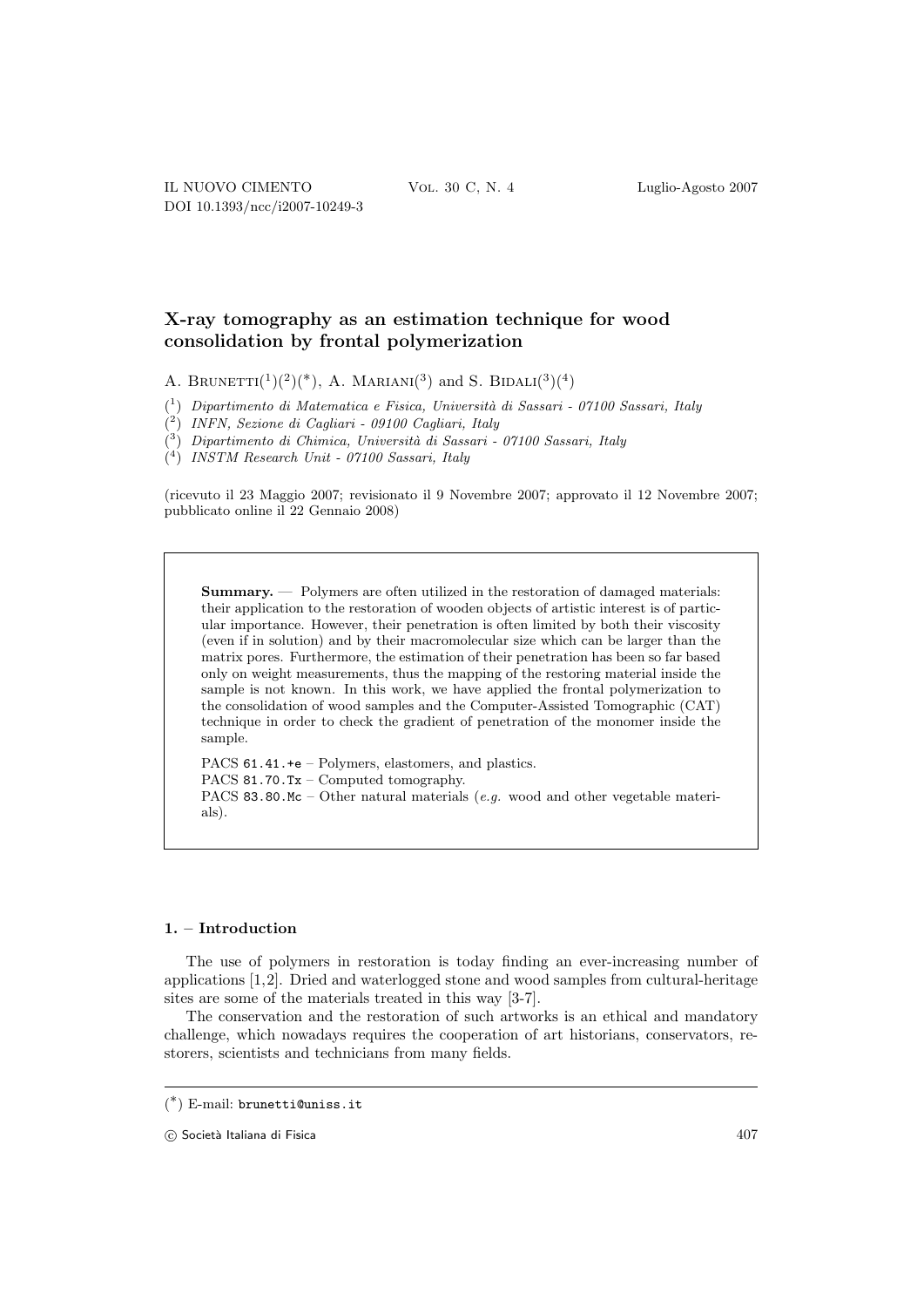Organic consolidating products display an important advantage compared to those that are inorganic: if correctly chosen, they may also have a protective activity, thanks to their water-repellent properties.

However, the main problem of polymeric compounds is related to their macromolecular nature. For a polymeric compound it is difficult to penetrate the porous material due to pore size; in addition, the viscosity of a polymer solution is often too large in order to allow its deep penetration even if pore dimensions were not an obstacle. As a consequence, the penetration depth is generally limited to the superficial layers. This is acceptable for a polymer with only a protective action but not for a material that must also be consolidating; in this case, deep penetration is required.

These considerations are the starting points for the *in situ* polymerization. This technique, rather than using a pre-formed polymer, consists of introducing the monomer into the substrate and in situ polymerizing it in a subsequent step. Obviously, monomers (being small molecules) can reach also the smallest pores and at the end of polymerization the consolidating polymer is distributed more evenly and deeply.

On this respect, two different in situ polymerization approaches have been studied: the conventional thermal method [8] and frontal polymerization (FP). The first is carried out on samples which, after monomer sorption, are placed in an oven set at  $60\,^{\circ}\mathrm{C}$  for 24 h.

FP is a method that permits the conversion of monomer into polymer thanks to the exothermicity of the self-same polymerization reaction. If dissipated heat is not excessive, the residual quantity of energy can be sufficient to induce the polymerization of the monomer layer adjacent to the hot zone. The result is the formation of a hot polymerization front which propagates throughout the sample and is self-sustaining [9] without requiring any further supply of energy. In addition, FP process is complete only in a few minutes [10-16].

For both in situ polymerization techniques, the knowledge of the monomer distribution inside the sample is of obvious importance. This information is particularly important in FP runs. Indeed, as noted above, for FP to be self-sustaining the amount of released heat must be relatively large, while that which is dissipated (in the present case, mainly because of thermal exchange with the porous matrix) must not be excessive. Such requirements can be fulfilled only if a sufficient amount of monomer is present inside the sample. Consequently, in order to plan possible consolidating operations which take advantage of the FP technique, it is mandatory to obtain spatial (volumetric) information about the distribution of the filling material.

Until now, to the best of our knowledge, measurements of monomer penetration inside wood samples were mainly based on weight increments or on surface measurements [17]. Thus, only a rough estimation of the quantity of monomer material could be obtained, without any information about its localization.

Computer-Assisted Tomography (CAT) is a technique allowing the reconstruction of the internal structure of a sample without any destructive action on the sample itself [18]. This technique is based on the absorption of X-ray radiation. The X-ray photons going through the sample can be absorbed according to three principal effects: photoelectric, coherent scattering and incoherent scattering. Regardless of the type of interaction, a fraction of the initial photons will not pass through the sample and hence will not be detected. The tomographic measurement is based on the ratio between the number of photons passing through the sample and the number of photons emitted by the X-ray source. A CAT measurement is composed of a set of radiographies taken all around the sample. This set of radiographs can be used to reconstruct the transversal section of the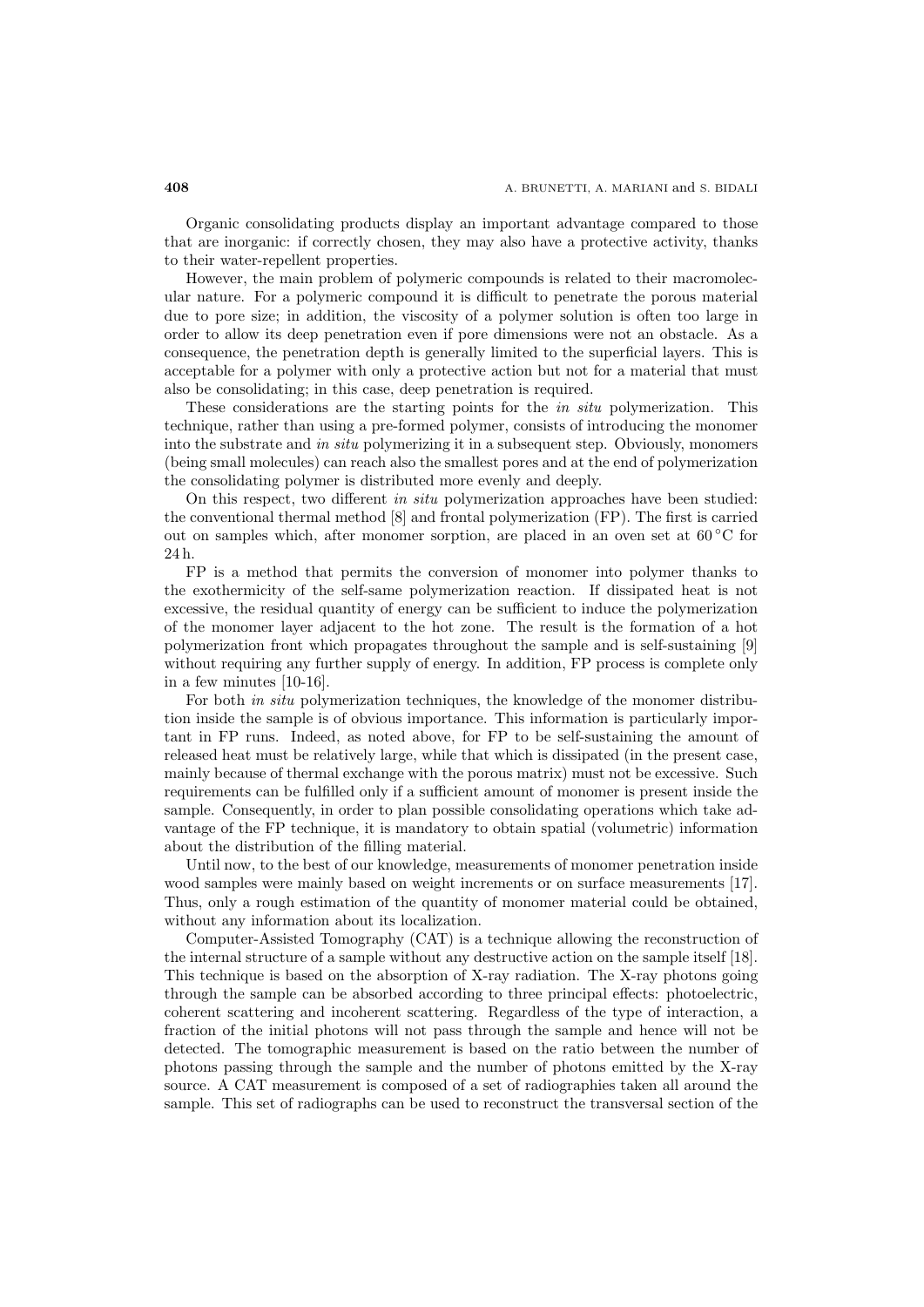

Fig. 1. – Schematization of a tomographic measurement.

sample, according to the well-known radon theorem. The contrast and the information contained in the reconstructed image mainly depend on the energy  $E$  of the X-ray photons used, which must be chosen according to the composition of the material. The best  $E$ value, from the contrast maximization point of view, is obtained when the product  $\mu \cdot x$ falls in the range 1–6, where  $\mu$  is the linear attenuation coefficient of the material at energy  $E$ , and  $x$  is the linear path crossed by the radiation. In the case of wood, it is composed of low-Z elements (so-called *light matrix*). The pores (air) are formed always by light elements. The monomer (or polymer) materials can be considered light. In this case, the matrix can be considered homogeneous enough, thus making the choice of energy easy.

On the basis of what written above, aims of the present work are: i) to check the feasibility of FP in the consolidation of wood and ii) to check the use of CAT as an effective non-invasive tool suitable for deeply visualizing monomer content and distribution and, subsequently, the content and the distribution of polymer inside the treated sample.

#### **2. – Experimental part**

**2**. 1. CAT measurements. – The tomographic system was composed of an X-ray tube (0–80 keV, 5 mA), a CCD camera connected to an image intensifier, and a rotation stage. The maximum sample size allowed is about 7 cm and the spatial resolution is about  $200 \mu m$ . A schematization of the experimental set-up for tomographic measurements is shown in fig. 1. If the X-ray source is distant enough from the sample and the sample is as close as possible to the detector, the X-ray beam can be considered as parallel and the sample needs only to be rotated from 0 to 180 degrees at uniform angular steps. At each angle, a line or a matrix of values (counts) is detected, according to the type of detector. The counts detected represent the number of photons passing across the sample without interaction. By generalizing the de Beer law to finite-size and non-homogenous sample, the number I of photons detected at each position can be expressed by

(1) 
$$
I(E) = I_0(E)e^{-\int_d \mu(E, Z)dl},
$$

where:  $I_0$  is the X-ray intensity irradiating the object;  $I$  is the X-ray intensity after crossing the object;  $\mu$  is the linear attenuation coefficient depending on the energy of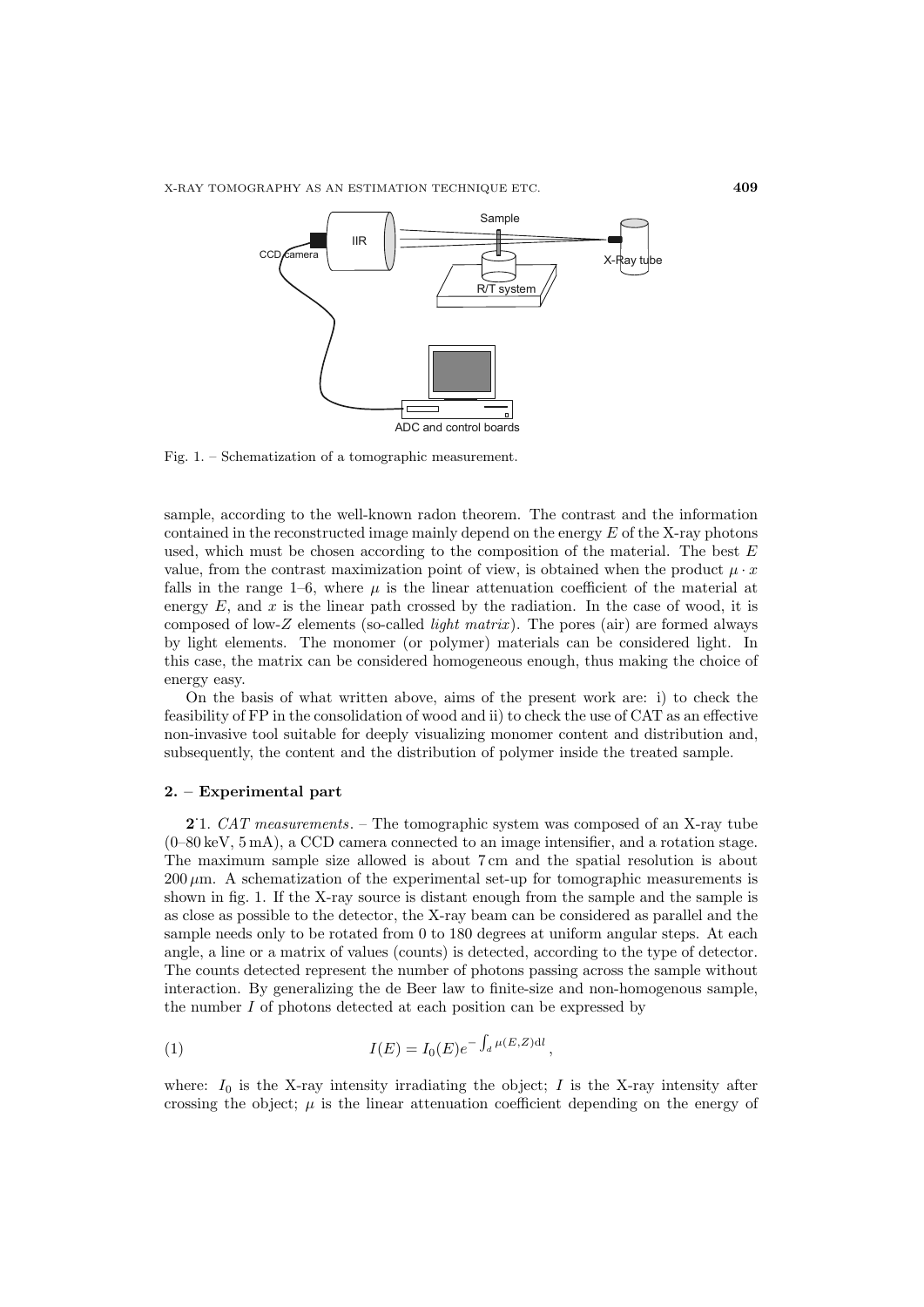

Fig. 2. – Photograph of one of the wood samples reported in this paper. All the samples have the same size. The dimensions are  $(5 \times 5 \times 2)$  cm<sup>3</sup>.

incident radiation  $E$  and atomic number  $Z$ ; dl is the elemental path crossed by the incident radiation.

The detector (an image intensifier) may be considered as a surface detector, in the sense that each spatial position can be considered as a single smaller detector (a pixel). In this way, the parallel beam issuing from the X-ray source can be thought of as being formed by a set of elementary small X-ray beams, each of them going from the X-ray source to a pixel on the detector. Each line of pixels forms the so-called projection.

The composition of wood and that of the monomer are based on the same light elements, namely C, H, O. The size of the samples to be analyzed ranges from 2 to 7 cm. The optimization of the energy radiation led to an optimal voltage of 25 kV.

The use of a polychromatic beam and the different sensitivity and non-linearity of each pixel of the detector matrix to the same radiation intensity will produce some artifacts on the reconstructed image, where the most evident of them has the form of circular rings concentric to the rotation centre. In order to reduce such artifacts, a correction procedure has been implemented. The first step of this procedure performs a normalization of the intensities between the projections. This step is required because a temporal instability of the X-ray beam can be found. Then the procedure corrects for the pixel variable response. The beam hardening effect will be only partially cancelled by this procedure. The effect of the beam hardening on the images is evidenced by semicircular patterns visible in the resulting section. However, these patterns do not decrease the quality of the image to a significant extent and in any case the effect of monomer penetration is clearly visible.

**2**. 2. Monomer sorption and frontal polymerization. – Monomer sorption has been carried out as follows: by operating at room temperature, wood (beech) samples ( $5 \text{ cm} \times$  $5 \text{ cm} \times 2 \text{ cm}$ ) were allowed to absorb by capillarity a mixture composed of 20 ml of monomer  $(1,6$ -hexanediol diacrylate, HDDA),  $1.0$  g of azobisisobutyronitrile and, when specified,  $1.0 g$  of 1-iodopentane (IP) (see fig. 2). The sample was immersed in a solution 0.5 cm high. After sorption was completed, the wood sample was tamponed with absorbing paper, and its  $2 \text{ cm} \times 5 \text{ cm}$  base was put on a heated plate  $(T = 200 \degree \text{C})$  until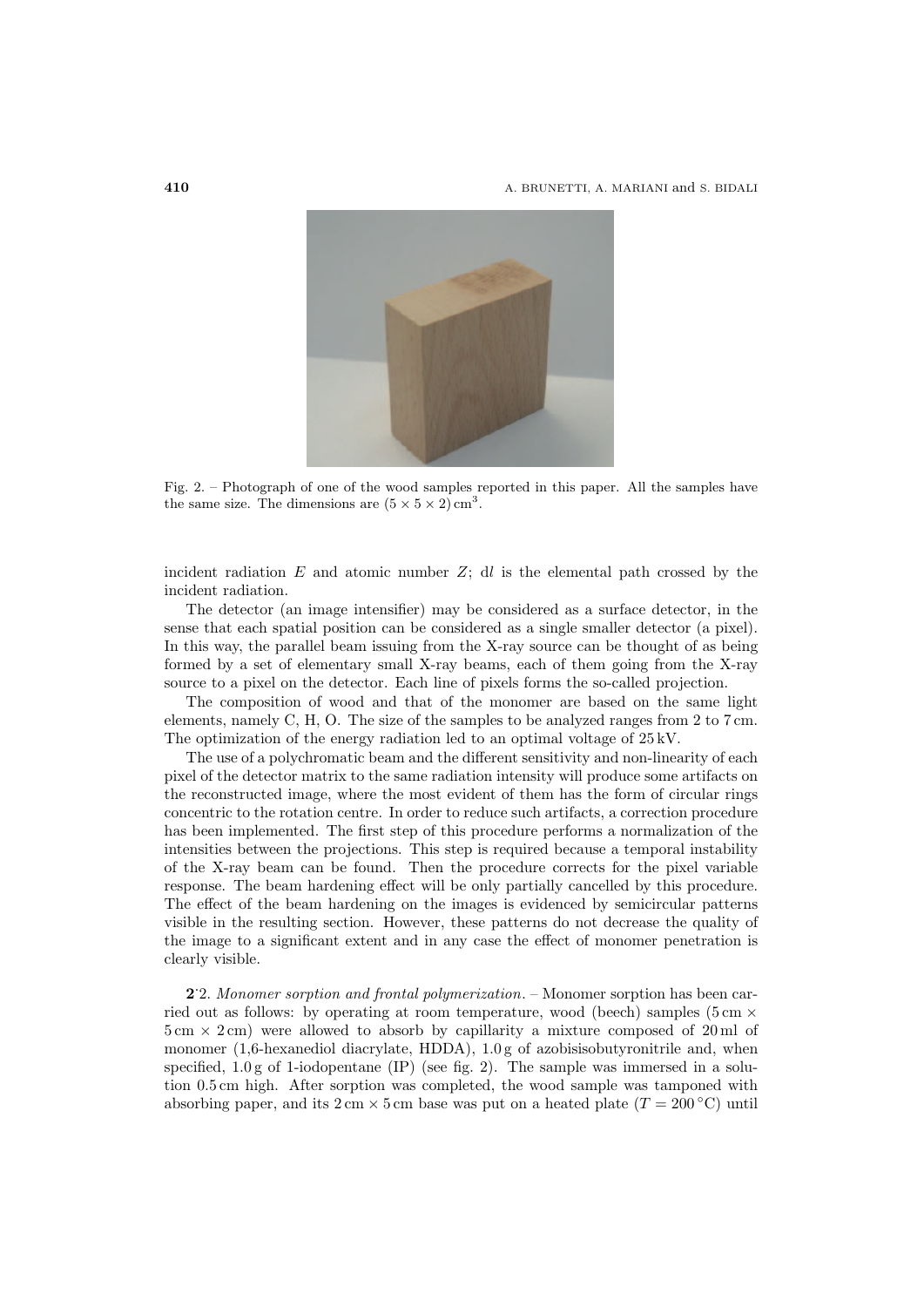

Fig. 3. – Reconstruction of a section of a beech wood sample: a) untreated sample. The natural structures of the wood (darker structures) can be observed; b) sample after monomer sorption; c) sample after frontal polymerization.

an ascending polymerization front was noted (after a few seconds). The sample was then removed from the plate and propagation proceeded without further supply of energy.

Conversion was determined as follows: the sample was cut in five slices (1 cm high each) parallelly to the heated  $2 \text{ cm} \times 5 \text{ cm}$  base. Every slice was then grounded and extracted in soxhlet for two days in boiling  $CH_2Cl_2$  and desiccated in vacuum oven at  $60\degree$ C for 24 h. The wood-polymer powders were then analyzed by CAT thus finding that all IP was removed. However, a weight measurement confirmed that the grounded mater contained all the crosslinked poly(HDDA).

## **3. – Results and discussion**

In fig. 3a, a tomographic reconstruction of a transversal slice of a beech wood sample is shown. The typical "anatomical" structure of the wood is visible. The poorly visible circular rings are artifacts due to reconstruction and to the polychromaticity. The wood rings show a different absorption coefficient with respect to the other parts of the sample, as evidenced by the white curved lines (white indicates high values; black, low values in this gray level scale). In fig. 3b, a slice reconstruction of the same sample is reported after monomer absorption. The wood rings are now less evident. This means that the differences in the absorption coefficient shown in fig. 3a have been compensated by the "introduction" of the monomer inside the sample. The wood sample was then placed onto a hot plate (∼ 200 ◦C) until an ascending polymerization front started, that being clearly visible running along the vertical walls of the sample. Front velocity was  $1.0\pm0.1$  cm/min. Several orientations of the wood samples with respect to the monomer bath were tested without any significative difference in the results.

In order to better visualize the monomer presence inside the wood and its local distribution, tests of partial sorption of monomer-IP solution into beech samples are reported (fig. 4). This additive contains a heavy atom (iodine), which is easy visible by X-ray CAT. Moreover, IP does not impart any undesirable color to the sample.

In fig. 4a, a reconstruction of this sample before being completely filled with the HDDA-IP mixture is depicted, showing the part submitted to the capillary absorption (on the right side of the sample) together with the untreated part. The former appears to be denser and, consequently, brighter than the rest.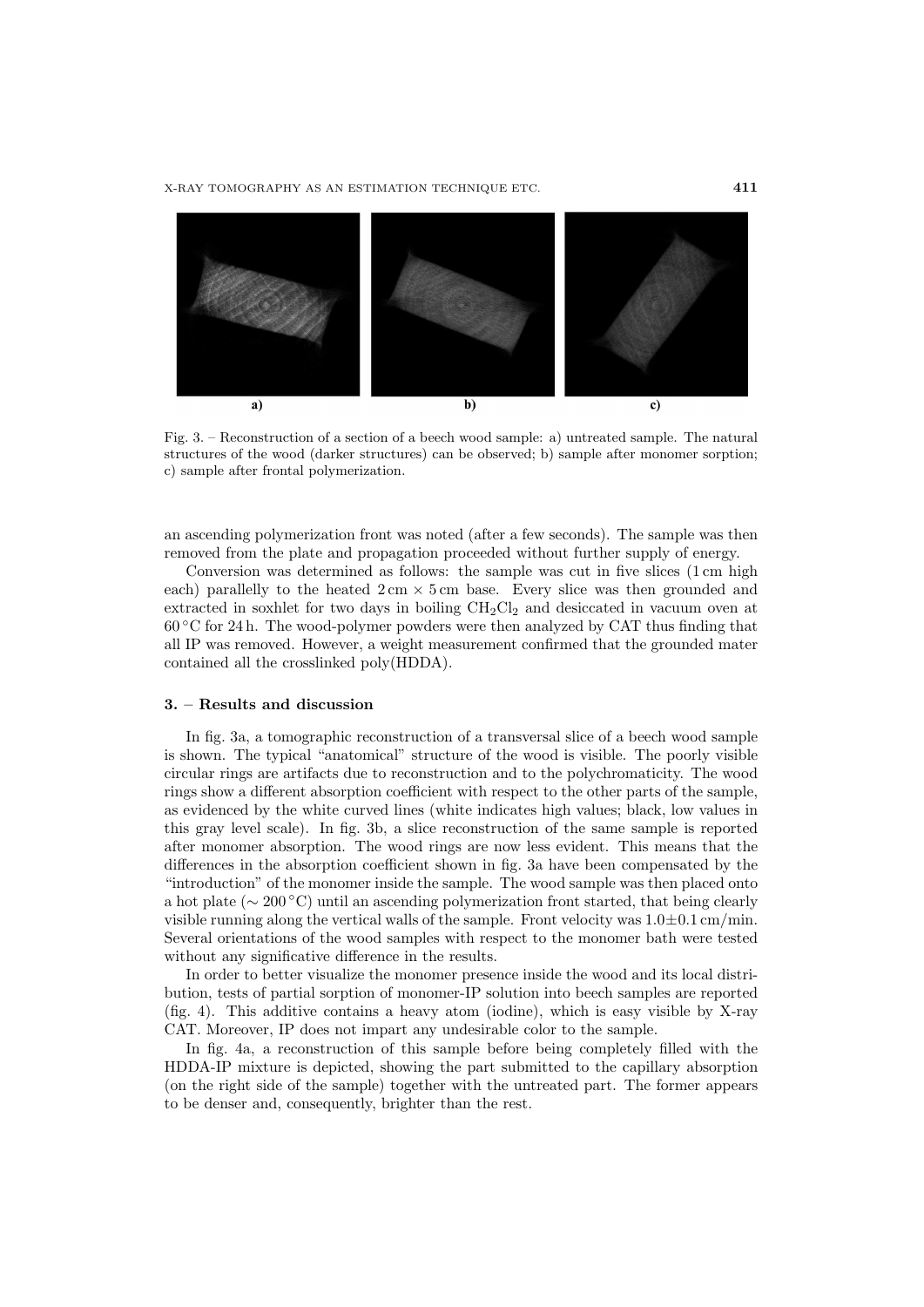

Fig. 4. – Reconstruction of a beech wood sample partially treated with monomer solution. a) Slice reconstruction; b) same sample, where the white line indicates the position of the section reported in c).

In order to understand the propagation of the monomer-IP mixture inside the wood it is useful to analyze sorption profiles. The white line represents a slice extraction along the gradient of penetration of the monomer. An intensity profile from fig. 4a is depicted in fig. 4b. A step-like behavior is visible, confirming the partial sorption of the monomer-IP solution. The oscillations are due to the natural rings of the wood having different X-ray absorption rates and to a large amount of noise.

By considering the thickness of each reconstructed slice and the time spent by the sample in the monomer bath, the velocity of sorption has been calculated as about  $0.3\,\mathrm{cm/min}.$  This information will be of great help in the possible practical applications of the FP technique to the consolidation of beech samples.